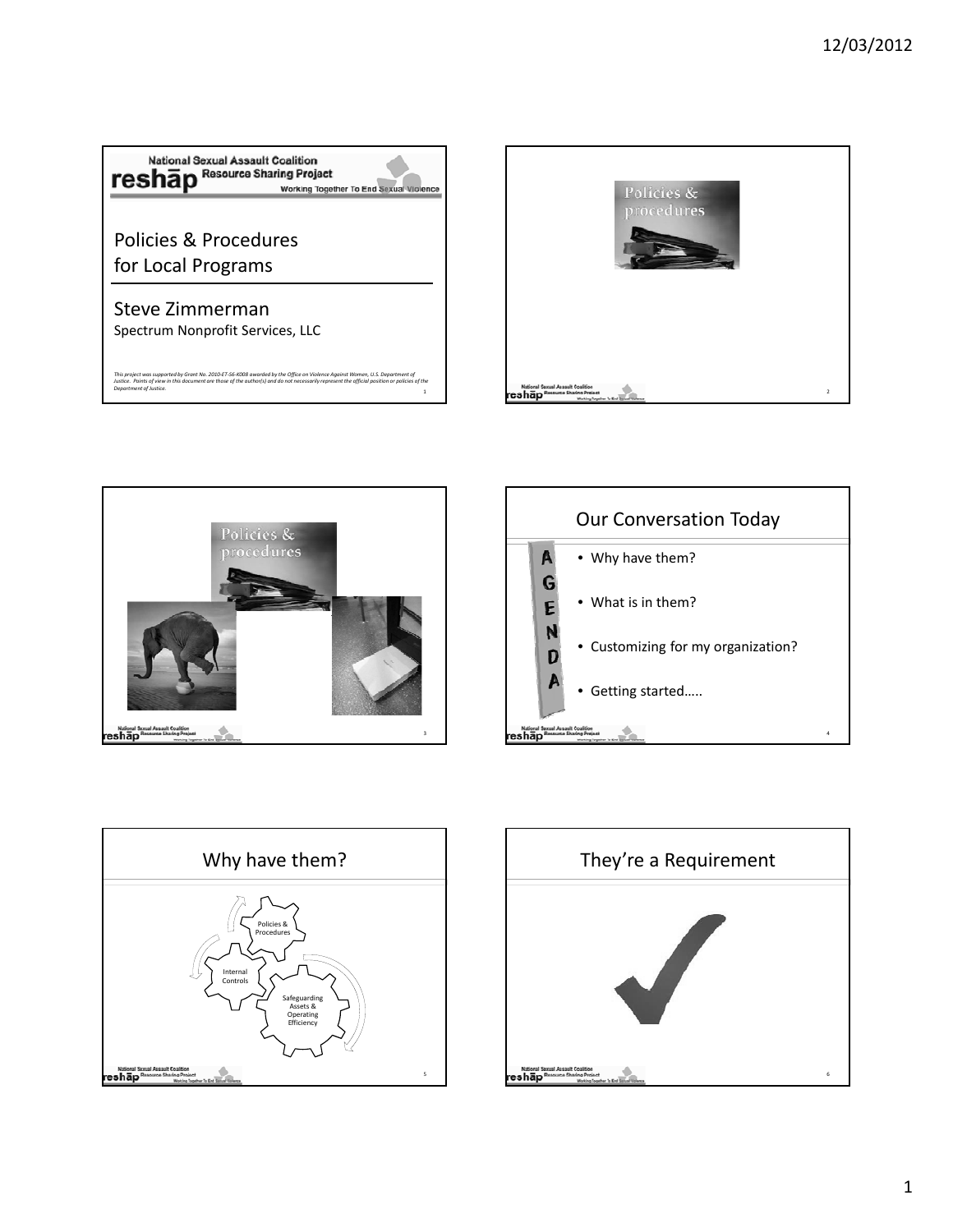





- 
- Month end reporting